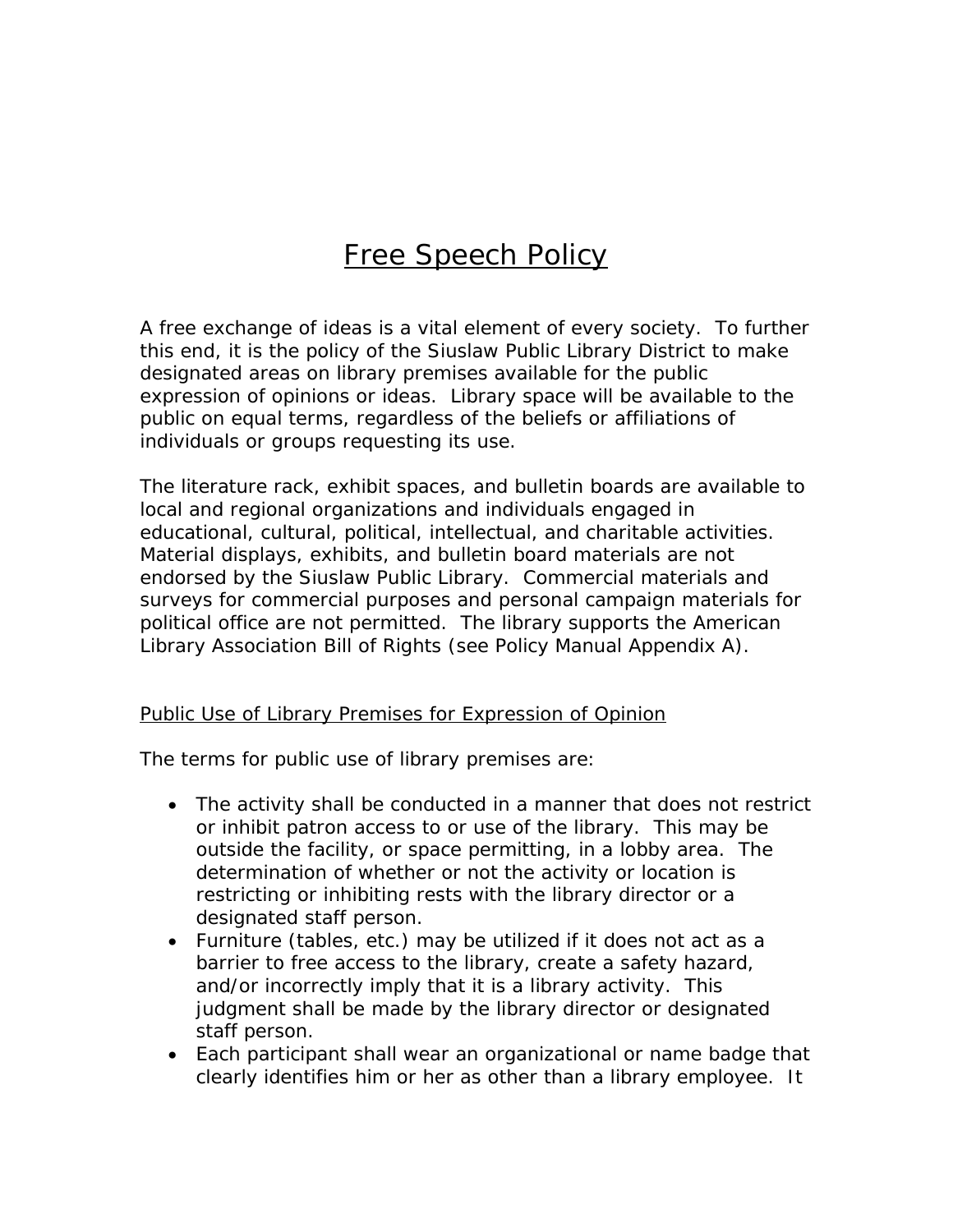shall be clear that the activity is not affiliated with or sponsored by the Siuslaw Public Library District.

- All material being distributed or displayed on library premises shall clearly state the sponsor.
- If more than one advocate or advocacy group wants to distribute information, it is up to the library director to provide an orderly process for allowing fair access to the premises without disrupting service.
- The provision of library premises for the public expression of opinion does not constitute library endorsement of the opinions or ideas of those individuals and organizations using the space.
- Refer to the "Meeting Rooms Policy" and "Rules of Use" for further information.

## Bulletin Boards, Displays, and Free Literature Rack

The terms of public use of library bulletin boards, displays and information rack are:

- Priority for space will be given to library-sponsored activities.
- Any item placed directly on the rack or bulletin boards without the permission of staff will be discarded.
- Material not picked up by the sponsor will be discarded at the end of its display period.
- Literature, exhibits, and bulletin board materials must clearly identify the individual or group responsible for them.
- Material which is in violation of any legal statute will not be displayed.
- Exhibits will not be publicized in a manner that suggests library sponsorship or affiliation.
- The library retains the right to deny space to any notices or materials that do not comply with these terms. Violation of these terms may result in denial of future access to the space.
- Free-standing displays must be pre-approved and scheduled by the library director.
- Free-standing displays must be dismantled and removed by the sponsor by the final day of its display period.
- Items for distribution must be free of charge.
- Bulletin board space is reserved for announcements or information about local, state, or regional activities.
- No hand-lettered items will be accepted.